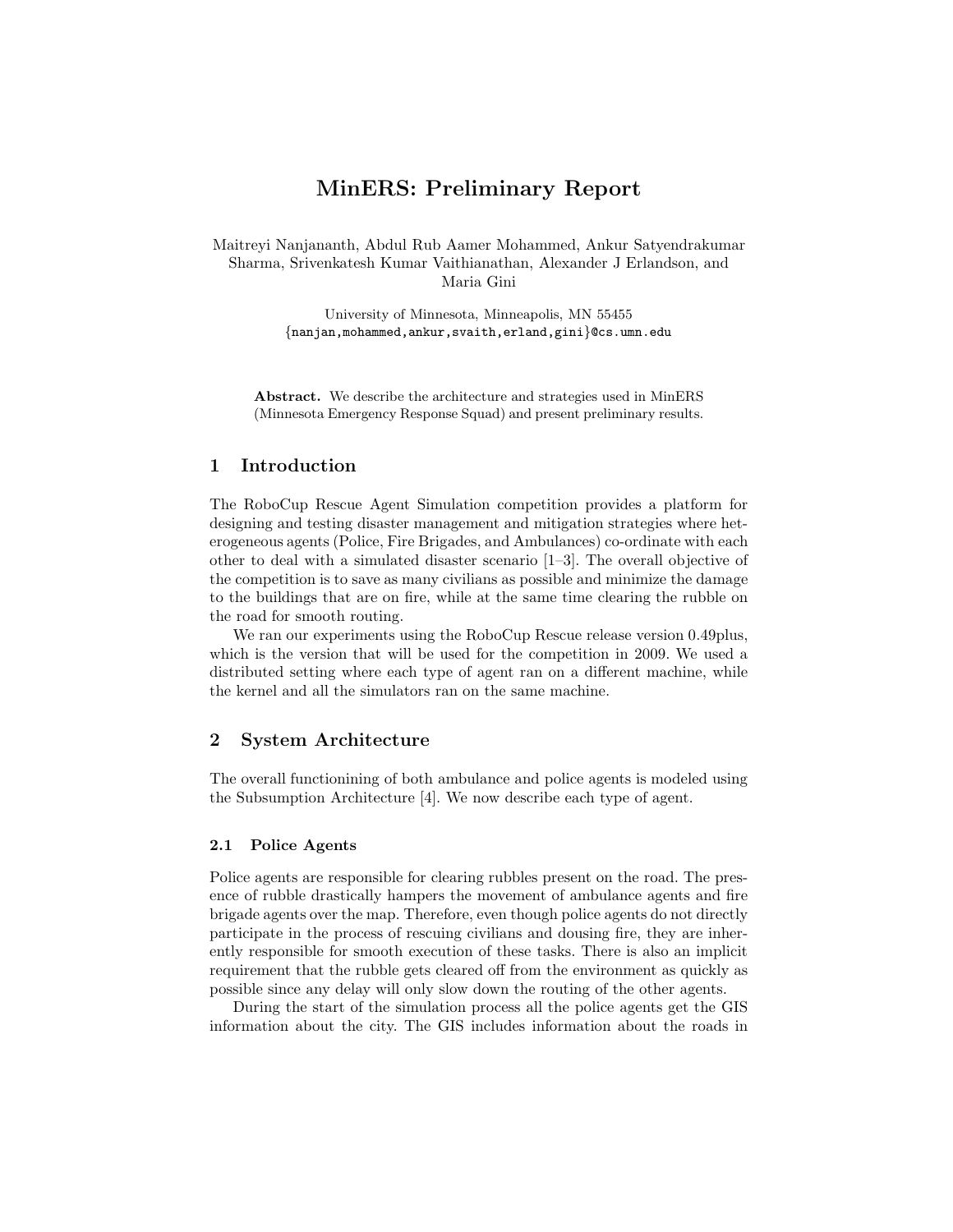the city, their connectivity, length and the number of lanes they have. Rubbles, however, are randomly scattered over the city and the information made available is only on vicinity, i.e. none of the agents have a holistic view of the complete disaster situation. The cost required to clear rubble from a road segment is directly proportional to the degree of its presence on the road. Rubble once removed from the road can reappear as the simulation proceeds.

The task of clearing rubble can be distributed among police agents. Thus, any policy governing the behavior of the agents needs to ensure that police agents are optimally used, i.e. in the entire simulation life cycle they should be clearing rubble for a significant percentage of time.

[5–7] have proposed broadly two kinds of approaches to solve the problem. The first is to use a centralized approach, where the police center, also called police office, decides which police agent should clear which road. In this approach the police center gets information about rubble from police agents as well as other agents and then, based on some utility maximization function, each police agent is assigned a road to be cleared. Since the police center has a better visibility about the disaster scenario, it can make much more informed decisions. However, as the overall design is similar to a hub-and-spoke architecture, it suffers from the limitation that if the hub goes down for some reason, the entire architecture is rendered useless. The hub in this case is the police center that could be unreachable due to communication breakdown caused by disaster or the police center itself could suffer from a drastic damage due to disaster. Thus, there is a requirement for an alternative mechanism to limit the loss.

The second approach is a decentralized strategy where the police center is minimally or not at all used and each agent individually decides which roads to clear. The obvious drawback of this strategy is that none of the agents has a universal view of the disaster scenario, thus any decision made by an agent is mostly based on locally available information. However, since RoboCup Rescue simulates a disaster scenario where it is quite possible that there will be no communication with the police center, it is our conjecture that a decentralized strategy should outperform a centralized strategy. [6] claims that a decentralized strategy slightly outperforms the centralized one. For these reason, our initial implementation of the police agents follows a decentralized strategy.

Both [6] and [5] suggested partitioning the disaster space among agents. In both cases the partitioning is pre-determined and is homogenous. Such an arrangement can result in partitions that have a drastic difference in the number of roads in each partition. [6] mentioned a more powerful strategy for partitioning the space based on the degree of blockades on the roads. However, such an approach requires a lot of real time survey of the disaster environment by all the agents, which could be a costly task by itself.

We propose a more moderate strategy for partitioning the disaster space that is based on the spatial nature of the map. We generate partitions as clusters of roads based on the Euclidean/Manhattan distance between roads. We have implemented clustering using the K-Means algorithm. One of key criteria for this selection was its fast convergence to approximate clusters. As one of the input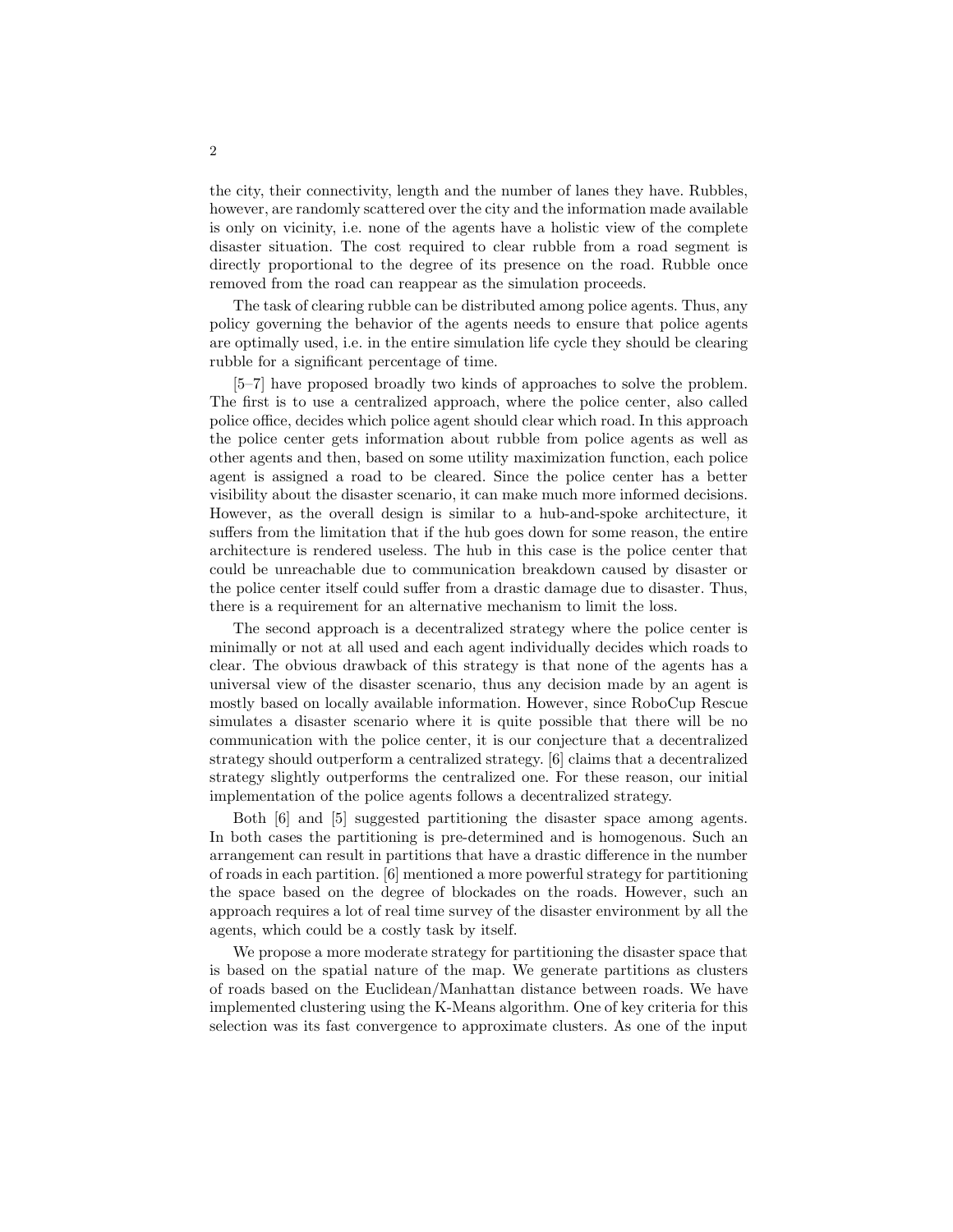parameter for K-Means is the number of cluster to be generated, the number of partitions needs to be pre-decided. We select the number of clusters  $N_c$  to be  $\lfloor N_p/2 \rfloor$ , where  $N_p$  is the number of police agents.

This strategy guarantees that there is at least one agent per sector. We have used CLUTO (CLUStering Toolkit), a software package developed at the University of Minnesota, for clustering and analyzing the clusters.



Fig. 1. (Left)Kobe 4 Map with roads divided into 8 clusters. (Right)Foligno Map with roads divided into 4 clusters. Roads are marked with different color and roads with same color belong to the same cluster.

Before the actual simulation begins each police agent has to (1) generate clusters of the roads and (2) generate the partition ID for itself. Each agent separately computes the clusters that will be treated as partitions in the real environment. In order to make sure that clusters generated by one agent do not differ from the clusters generated by any other police agent, we make sure that the structure of the input data to the clustering algorithm is the same as well as the seeds used by the random number generator within the clustering algorithm. Once the partition information is generated, the agent uses the following algorithm to figure out the partition it belongs to.

Algorithm to Generate Partition ID:

- 1. Iterate over all the agents and allocate agent to a partition if the agent is at a location in the partition and there is no other agent already allocated to that partition.
- 2. Iterate over all the partitions that did not get any agent assigned to them in the previous step and assign an un-assigned agent to each partition.
- 3. Use Round robin to assign the remaining un-assigned agents to the partitions.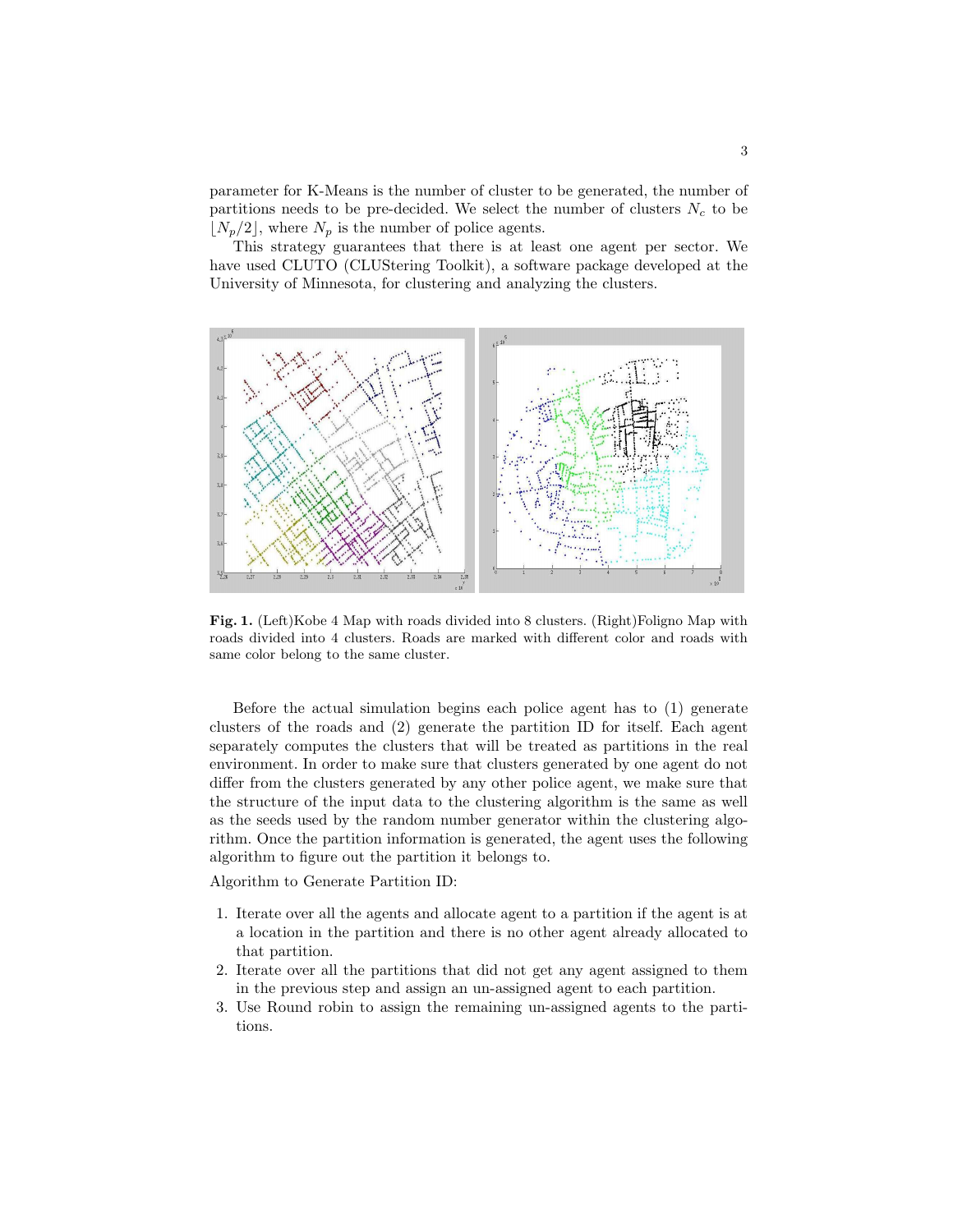Since this algorithm is invoked before the actual simulation has begun, each agent knows the exact location of the other agents and the algorithm will give a consistent result.

At each time step, every police agent does the following:

- 1. The agent may or may not be present in the assigned partition. In any case the agent tries to first move to the refuge in the partition. If there is no refuge in the partition, the agent tries to move to a randomly selected road in the partition.
- 2. Each agent then generates a "walk" over all the roads that are present in the partition and stores in memory. The "walk" confirms that agent has visited all the roads in the partition.
- 3. If there is a blockade at the location where agent is, the agent tries to clear the block. The blockade cleared by the agent can also be a priority task blockade.
- 4. If the agent has received a request to clear a blockade from another agent in the same partition, then the agent considers this as a priority task.
- 5. If the agent has a priority task then the agent tries to move to the location where the requesting agent has informed about the presence of the blockade. Otherwise it tries to complete the "walk" on the partition.
- 6. If the agent has completed its walk on the current partition, the agent selects a new partition.

Performance Evaluation of Police Agents The Robocup Rescue Agent simulation competition in 2009 uses a new vector based scoring mechanism. Unlike the previous scoring mechanism that took most of the decision based on the health point of the humanoids and did not put any emphasis on the degree of planning and co-ordination done by the agents, the current scoring considers factors like moving average utilization of fire brigade agents and ambulance agents, fire extinguished ratio, building area that has remained intact and other. However, there is no explicit metric measuring the performance of the police agent. We propose a mechanism for measuring the performance of the police agent. In the disaster situation the performance of a police agent comprises of the following parameters:

- 1. Cost of non-priority blockades removed from the road. This is a parameter that a police agent would like to maximize.
- 2. Total distance travelled by the police agent. This is a parameter that an agent would like to minimize. Even though in the RoboCup Rescue simulation environment there is no cap on the fuel consumption by the police cars, in a realistic sense there should be an upper bound to it, so a police agent should prefer some degree of localization while selecting target roads to be cleared.
- 3. Cost of priority blockades removed from the road. This implicitly addresses the requirement of co-ordination between different types of agents.

Let  $Cnp_i$  be the cost of clearing non-priority blockades by police agent i,  $Cp_i$ be the cost of clearing priority blockades by police agent i, and  $D_i$  be the total distance travelled during the life cycle of the simulation by police agent i.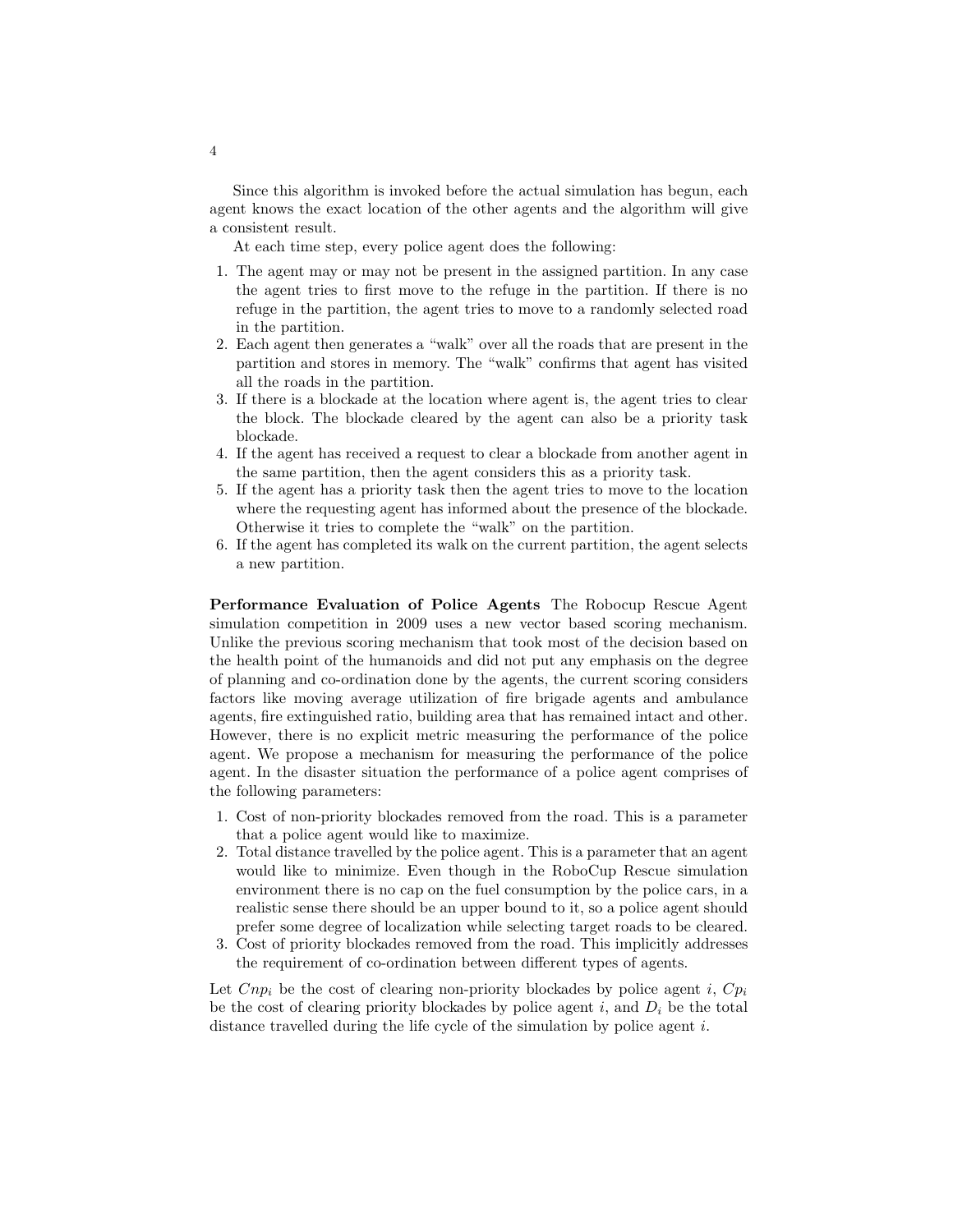The performance of a police agent  $i$  will be given by:

$$
\eta_i = (Cnp_i + 1) * (Cp_i + 1)/(D_i + 1)
$$

The overall performance,  $Pt$ , of police agents will be a summation of the performance values of all the police agents. So while comparing the overall performance of police agents on two simulation runs that are based on the same simulation environment i.e. same map and same initial conditions with respect to disaster, the one with higher  $Pt$  will be treated as better.

Table 1. Comparison of scores of MinERS agents with Sample agents

| Map                                                           | MinERS | SampleAgent |
|---------------------------------------------------------------|--------|-------------|
| Kobe $(8\text{-Runs})$ 29.61 ( $\pm$ 7.96) 2.36 ( $\pm$ 0.06) |        |             |
| Foligno                                                       | 36.68  | $1.59\,$    |
| VC                                                            | 353.09 | 8.831       |

The table 1 shows a comparison between the performance of police agents of Sample code and the police agents of MinERS for various maps. 8 Runs were made on the map of Kobe, while one run each was made for the other mentioned maps. The Pt of sample code is quite low as compared to the Pt of MinERS. This is because police agents of sample code do not deal with priority tasks.

#### 2.2 Ambulance Agents

In the simulation environment, ambulance agents are responsible for saving civilians that are buried under a building after the disaster. At the start of simulation none of the ambulance agents has any knowledge of civilians that may be trapped or injured within buildings in the city. The first challenge for them is to locate the civilians in the buildings. Once an agent finds a civilian, the agent needs to first remove the rubble from the buried civilian. The cost of execution, i.e. time taken to execute, of this task is directly proportional the level of buriedness of the civilian. Once all the rubble is removed the civilian is loaded on the ambulance and then taken to refuge. Ambulance agents cannot remove blockades from roads, so the route chosen from the disaster location to the refuge should avoid blockades. Otherwise, the ambulance agent has to raise a priority task to a police agent.

Unlike both police and fire personnel, who can identify an exact location when its ID is provided, the ambulance agent does not have this ability - civilians are usually completely unknown until they are found (either heard or seen). Thus the ambulance teams need to search every building before they can be sure of finding everyone (dead or alive). Since people alive may be hurt and losing strength over time, ambulance agents need to locate and retrieve them as soon as possible, followed by retrieving any dead bodies that may be found.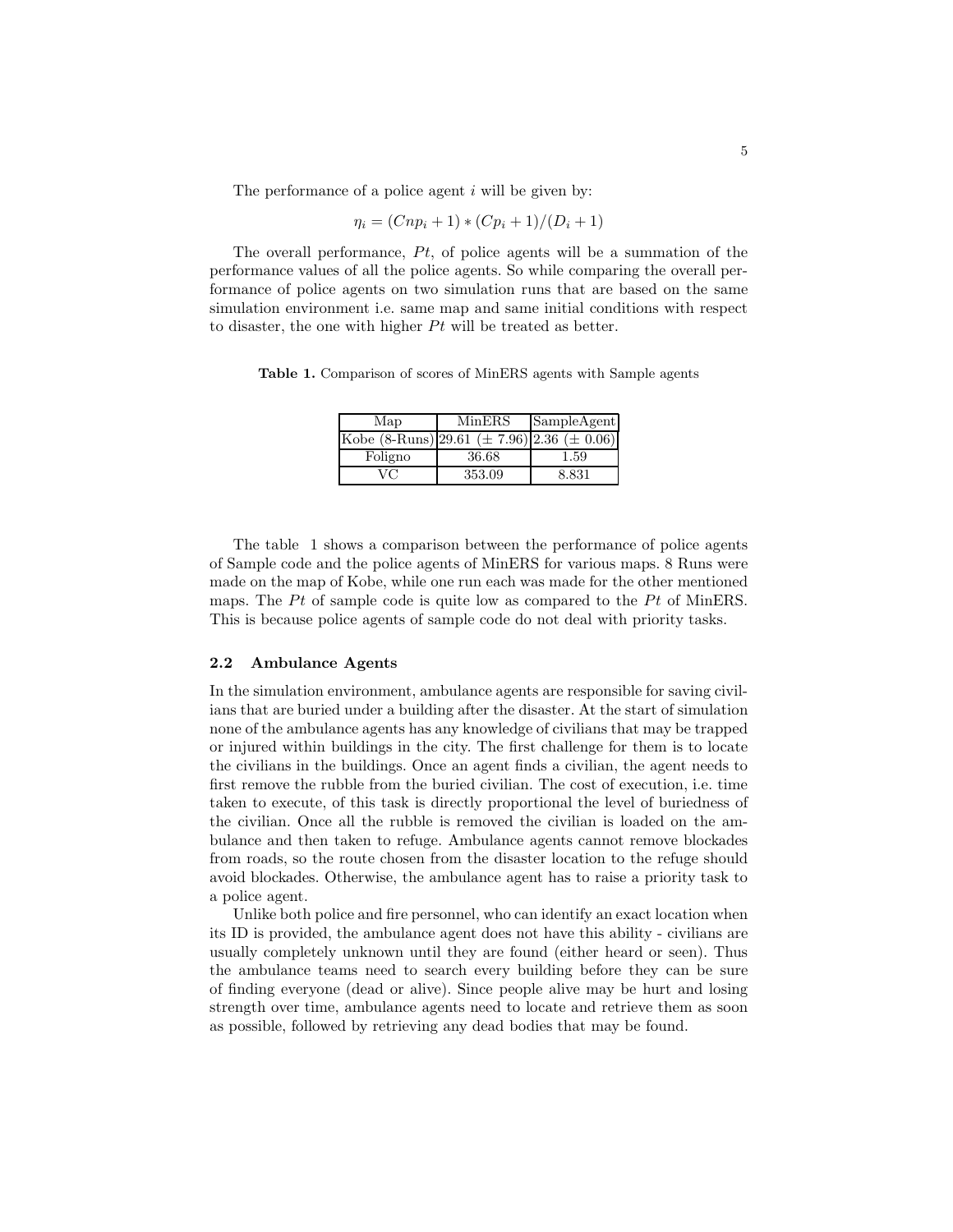The default way to do this would be a random search. Unfortunately, this is time consuming and can miss trapped people because of distance issues. The simulation provides an additional handicap not seen in real life: when someone is shouting for help, in real life we can usually pinpoint the general direction of the person - in simulation we cannot. Thus, we seek to model graceful degradation in the ambulance agents, allowing them to perform their tasks effectively even in the face of deteriorating communications and infrastructure.

The ambulance strategy operates on three levels:

- 1. Greedy local level Rescue the nearest civilian, and start a building-bybuilding search for humans in the vicinity. Use A\* search to find the nearest human, with parameters tuned to optimize search and travel time (for example, ensuring roadways that were previously known to be blocked are not used when in a hurry)
- 2. Neighborhood approach Tune the search to rely on data from other agents. This usually means asking fire brigades and police agents to provide information about civilians in their vicinity.
- 3. Central level use the Ambulance coordination center to store and send out information about nearby humanoids, and use it to determine where to go, and what roads are clear.

Each ambulance maintains a probability distribution indicating the likelihood of a building being occupied by a civilian in need of help. Information received while exploring and from other agent messages is used to update this probability distribution. The agents start with a uniform distribution over all the buildings, using an arbitrary prior probability of occupation.

The rescuing of civilians requires coordination - an agent that has found multiple civilians should be able to coordinate with other agents to determine the order in which to address the needs of the civilians to minimize further injury to them. The ambulance agents coordinate through a hierarchical structure: the agents select two leaders, and follow the leaders' direction in terms of which civilians to rescue. Leaders may be switched out if the agents encounter problems. If communication with a leader is no longer available (for example, if the leader is dead) then the agents assign a new leader amongst themselves. An agent following a leader will start working to save a nearby civilian if it becomes clear that the leader can manage the remainder of its task independently.

The process of loading and moving civilians needs roads to be clear until refuges can be reached. This requires a method of finding alternative routes to destinations, since delay of even a small amount of time can result in the death of a civilian who might have otherwise survived. This has been done by maintaining paths and ensuring that a blocked route is not chosen until it is known that the route is now cleared and navigable. In addition, other ambulance teams need to be up-to-date on the status of the ambulance agent and whether the civilians have been successfully rescued. The communication system is used to achieve this coordination and is geared to minimize message loss and maximize the information contained in each message sent.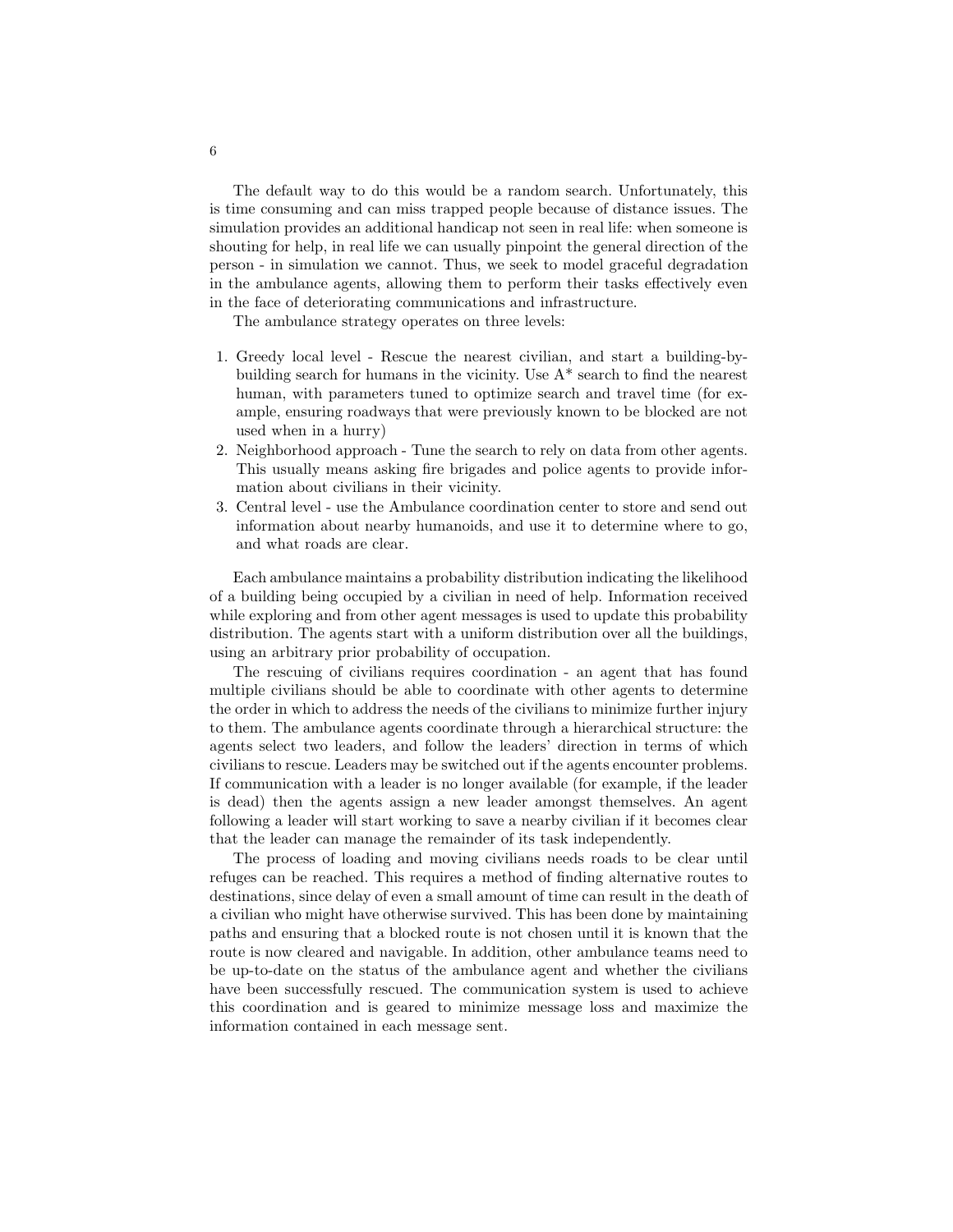The ambulance agents do not rely on the center as heavily as is done in [8] and [9]. At the center level, the ambulances use a system of auctions to distribute tasks. This works well at the top-level for coordination as it takes some of the computational burdem off the center, moving it to agents that already have to perform those computations to complete their tasks. We will use this in parallel to using the probability distribution to model the city and the need for ambulance agents in different regions.

#### 2.3 Fire brigade Agents

During a high-intensity earthquake, there is a high chance of buildings being razed to the ground. There is also a chance of fire erupting in the buildings and spreading to nearby locations. In the robocup rescue simulation project, the firesimulator is responsible for randomly selecting buildings which should be ignited. Once a building catches fire, its neighboring buildings in the block have a high chance of catching fire too. Fires cause damage to the buildings which directly effects the score. Hence, the responsibility of the fire brigade agents is to douse the fire, as quickly as possible so that it does not spread further.

When the simulation starts, the fire brigade agents do not have any idea of where the fire is spreading. They depend upon combing the area to find the location of fire. In addition, agents of other types i.e., ambulance and police agents, can provide fire related information to the fire brigade agents. This information has to be processed so that appropriate number of fire brigade agents are assigned to each cluster of buildings on fire.

- 1. We noticed that fire occurs in clusters of buildings and blocks spreading from one building to its neighbor and one block to the one next to it. As in [10], we use k-means to determine appropriate clusters. Currently, it is the responsibility of the center agent to use k-means for clustering but this process will not work in case of center failures. The center agent also draws a convex hull around the cluster and distributes agents around the hull so as to contain the spread of fire. We believe that having agents surround a cluster is the best way to contain the spread of fire to nearby buildings.
- 2. The distribution of agents among the clusters and within the clusters is in itself an interesting area of study. Within a cluster, we use the output of the convex hull algorithm to distribute the available agents within the cluster. To distribute agents among clusters, we use the average fieriness of the buildings in a cluster to allocate the number of agents to attend to a cluster, as in [10].
- 3. Each firebrigade agent maintains two lists of buildings that it needs to attend to. One is a list of buildings which the center wants the agent to work on. If the center fails, this list would eventually be empty. The agent would switch to its local list of buildings that are on fire. Currently, the local list is a priority queue with buildings with highest fieriness attended to first. This is a simple strategy that we are currently following to gracefully degrade in case of center failures. We are still working on a strategy to elect a leader.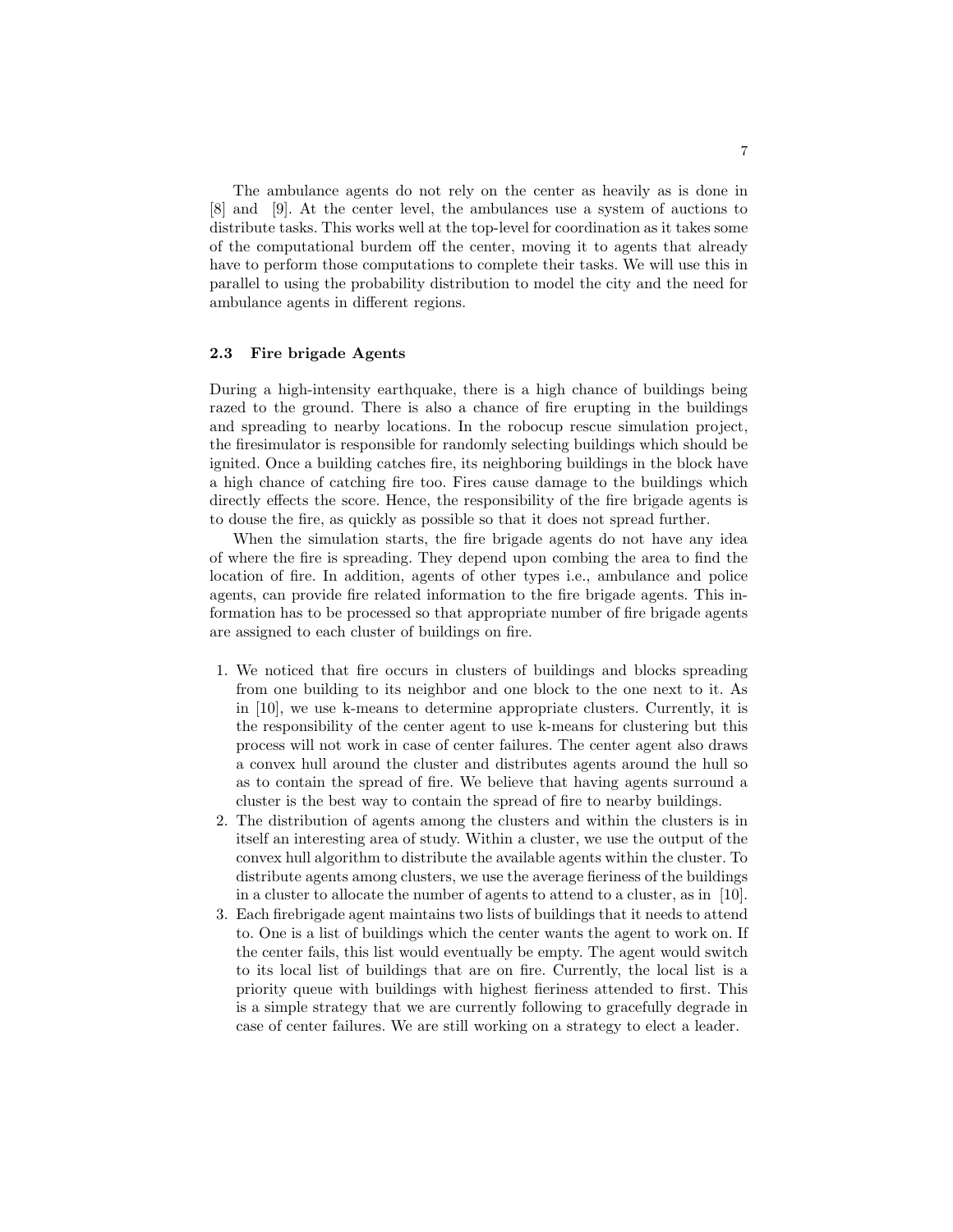4. One issue which has still not been addressed in our implementation is that fire starts at places where there has been no combing operation and spreads rapidly to surrounding buildings. This problem is exacerbated as there is no way for agents to reach the location as the blockades have not yet been cleared.

Table 2. Comparison of scores of MinERS agents with Sample agents

| Map     |        | MinERS SampleAgent |
|---------|--------|--------------------|
| Kobe    | 67.273 | 57.819             |
| Foligno | 63.868 | 62.396             |
| VC      | 38.999 | 35.969             |

#### 2.4 Combined Experiments And Results

A comparison of results of MinERS agents vs. Sample agents is shown in Table 2. On the Kobe map, we also conducted 5 experiments each with both the sets of agents. The average score of MinERS was 60.797 and the average score of sample agent was 49.979. The results show our agents perform slightly better than the sample agent and we expect to improve them further as we continue developing them.

### 3 Related Work

The RoboCup Rescue simulation environment has been used not only for competition but also as a test-bed for research purposes. The core research problem presented by a simulated disaster environment is that of task allocation. In the disaster environment there are many tasks, like saving the civilians, clearing the rubble and dousing the fire, but there is a fairly small number of agents each with limited resources and capabilities to perform the task. The problem gets even more complicated because some of the constraints are temporal in nature, like the health point of the humans and the spread of fire in buildings.

Multiple approaches have been used to tackle the problems, ranging from machine learning (e.g, [9], to distributed constraint optimization (e.g, [11]), to combinatorial auctions (e.g., [5]).

[9] use an Evolutionary Reinforcement Learning at the ambulance center in order to decide how many ambulances should co-operate to save civilian buried under the rubble of a building. Thus they have treated this as a machine learning problem. [11] have treated this as a constraint optimization problem. They have proposed LA-DCOP, as low communication distributed constraint optimization

8